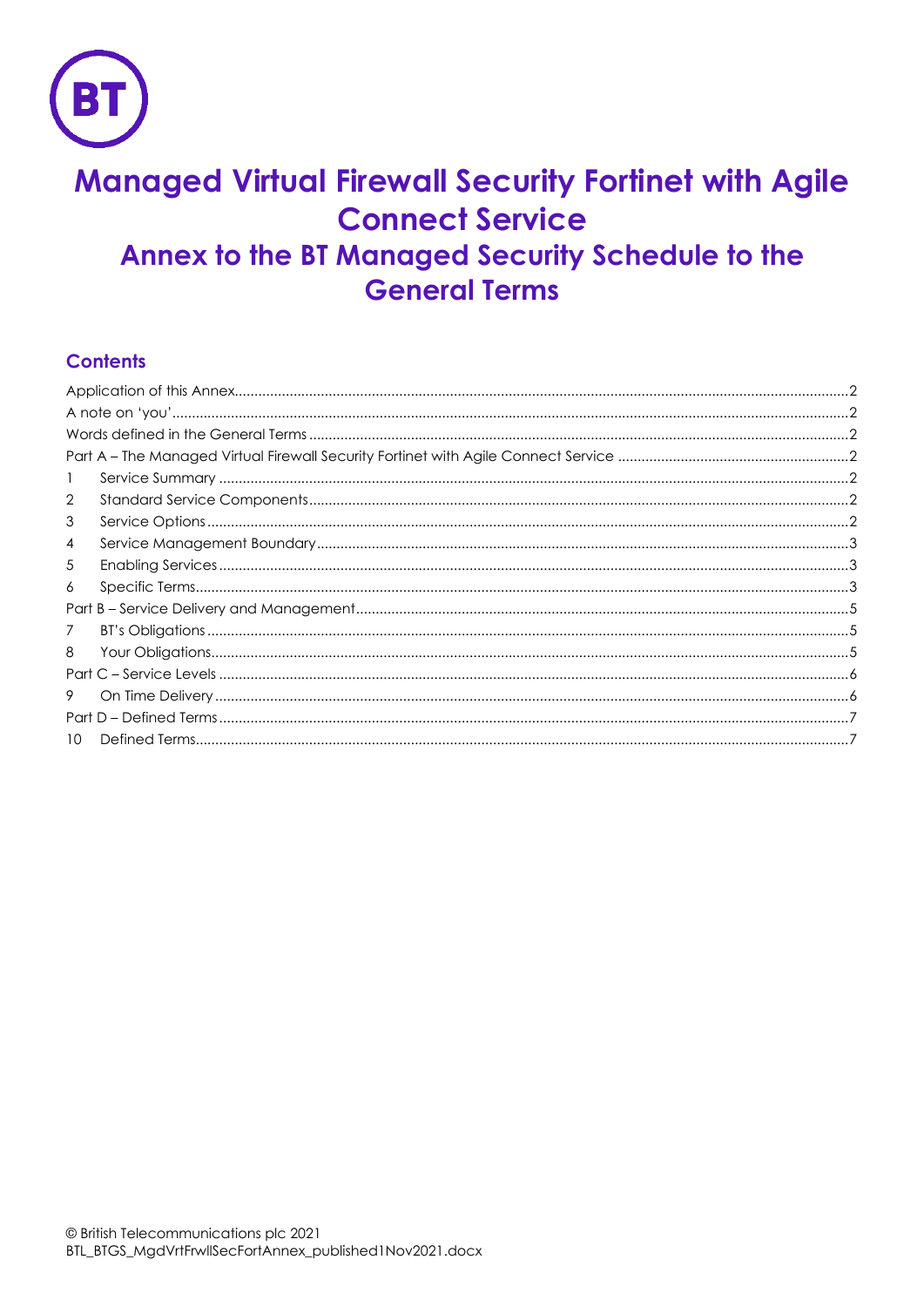

# <span id="page-1-0"></span>**Application of this Annex**

This Annex sets out the additional terms that will apply where BT provides you with the Managed Virtual Firewall Security Fortinet with Agile Connect Service. The terms of this Annex apply in addition to the terms set out in:

- (a) the Schedule; and
- (b) the General Terms.

## <span id="page-1-1"></span>**A note on 'you'**

'You' and 'your' mean the Customer.

## <span id="page-1-2"></span>**Words defined in the General Terms**

Words that are capitalised but have not been defined in this Annex have the meanings given to them in the General Terms or the Schedule.

# <span id="page-1-3"></span>**Part A – The Managed Virtual Firewall Security Fortinet with Agile Connect Service**

# <span id="page-1-4"></span>**1 Service Summary**

BT will provide you with a virtual managed firewall service, comprising:

- 1.1 the Standard Service Components; and
- 1.2 any of the Service Options that are selected by you as set out in any applicable Order,

up to the point of the Service Management Boundary as set out in Paragraph [4](#page-2-0) ("**Managed Virtual Firewall Security Fortinet with Agile Connect Service**" or "**Service**").

# <span id="page-1-5"></span>**2 Standard Service Components**

BT will provide you with all the following standard service components ("**Standard Service Components**") in accordance with the details set out in any applicable Order.

- 2.1 BT will:
	- 2.1.1 as part of the Initial Setup:
		- (a) deploy an Image remotely within your Agile Connect Service infrastructure;
		- (b) commission the Virtual Firewall and establish remote service management of the Virtual Firewall using an IP Address provided by BT; and
	- 2.1.2 monitor and manage the Virtual Firewall in accordance with the Schedule.

#### <span id="page-1-6"></span>**3 Service Options**

BT will provide you with any of the following options ("**Service Options**") that are set out in any applicable Order and in accordance with the details set out in that Order:

# <span id="page-1-9"></span>3.1 **Firewall URL Filtering and Application Control**

- 3.1.1 BT will:
	- (a) block access to the Internet sites that you ask BT to, in accordance with your CSP;
	- (b) send an appropriate message to a User attempting to access a blocked or restricted Internet site to advise either:
		- (i) that the User request has been blocked;
		- (ii) that the User will first confirm acceptance of your acceptable use policy (or similar warning) and upon acceptance by the User, the page will be delivered; or
		- (iii) implement any alterations, via the standard configuration management process, in the event of any change in your CSP.

# <span id="page-1-8"></span>3.2 **Firewall Anti-Virus**

- 3.2.1 BT will:
	- (a) check web browser (http) traffic for known malware;
	- (b) inspect requests from Users for an executable file from a site on the Internet, against the current antivirus definition file set out in the applicable intrusion signature files. If no virus is detected, the file will be passed to the User. If a virus is detected the file will be blocked and deleted; and
	- (c) keep antivirus definition files up to date by regular downloads direct from the firewall supplier.

# <span id="page-1-7"></span>3.3 **Firewall Anti-Bot**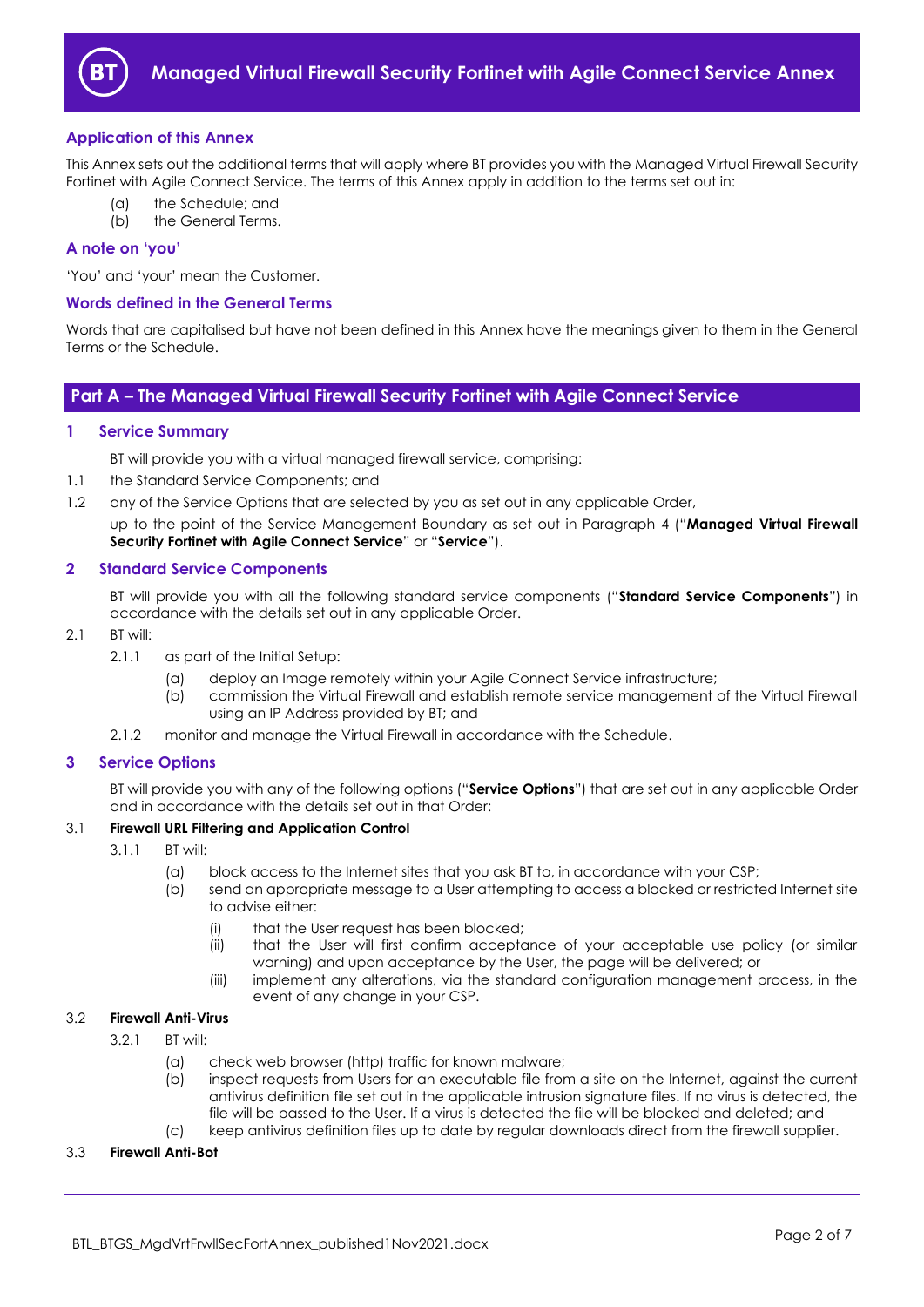

3.3.1 BT will check and block outbound traffic for communication with known command and control servers used by owners of malicious software.

# <span id="page-2-4"></span>3.4 **Ad Hoc Professional Services**

- 3.4.1 BT will provide ad hoc technical support, chargeable per day, as set out in the applicable Order.
- 3.4.2 Professional Services are delivered remotely unless otherwise set out in the applicable Order.

# <span id="page-2-8"></span><span id="page-2-5"></span>3.5 **Eagle-I Enhanced Firewall Service**

BT shall provide you with the Eagle-I Enhanced Firewall Service, subject to the requirements set out below.

- (a) Existing Blocklist Enhancement
	- (i) Subject to BT confirming that your Security Appliance is suitable for use with the Eagle-I Enhanced Firewall Service, BT will use its Eagle-I Platform to identify any unique malicious IPs and/or URLs to supplement your Security Appliance's existing blocklist of malicious IPs and/or URLs ("**Indicators of Compromise**" or "**IOCs**".)
	- (ii) Upon confirming the suitability of your Security Appliance, BT will add new IOCs to the BT Blocklist for consumption by your Security Appliance ("**Existing Blocklist Enhancement**".)
- <span id="page-2-7"></span><span id="page-2-3"></span>(b) Automated IOC Blocking
	- (i) Subject to BT confirming the technical feasibility of applying Automated IOC Blocking to your Security Appliance, as part of its remote service management of your Security Appliance, BT shall automatically implement changes to your Security Appliance so that it will block IOCs propagated from the BT Blocklist ("**Automated IOC Blocking**").
	- (ii) For the avoidance of doubt, when the Eagle-I Enhanced Firewall service is specified, subject to the requirements of technical feasibility (as outlined above at Paragraph 3.1.15(b[\)\(i\)\)](#page-2-3), BT shall implement Automated IOC Blocking. By specifying the Eagle-I Enhanced Firewall Service, you hereby consent to BT implementing Automated IOC Blocking in respect of your Security Appliance.
	- (iii) BT shall not be responsible for any wider impact of any Automated IOC Blocking, including but not limited to any impact from the Automated IOC Blocking on Customer Equipment, or on your wider Network.

# <span id="page-2-0"></span>**4 Service Management Boundary**

- 4.1 BT will provide and manage the Service as set out in Parts A, B and C of this Annex and the Schedule ("**Service Management Boundary**").
- 4.2 BT will have no responsibility for the Service outside the Service Management Boundary including:
	- 4.2.1 issues on end Users' machines or your servers (e.g. operating system, coding languages and security settings);
	- 4.2.2 end to end network connectivity (e.g. your network or Internet connectivity); and/or
	- 4.2.3 managing identities of Users.
- 4.3 BT does not make any representations or warranties, whether express or implied, as to any outcomes of Automated IOC Blocking undertaken as part of the Eagle-I Enhanced Firewall Service Option, including but not limited to any reduction in security incidents or to the threat impact on any Customer Equipment or your wider Network.

# <span id="page-2-1"></span>**5 Enabling Services**

- <span id="page-2-6"></span>5.1 You will ensure the Agile Connect Service ("**Enabling Service**") is in place as this is a requirement for the provision of the Service.
- 5.2 The Enabling Service is subject to separate terms and conditions and this Schedule will not apply to the Enabling Service.

# <span id="page-2-2"></span>**6 Specific Terms**

#### 6.1 **Service Constraints**

- 6.1.1 BT does not warrant that:
	- (a) the Service is error free;
	- (b) the Service will detect all security or malicious code threats; or
	- (c) that use of the Service will keep your network or computer systems free from all viruses or other malicious or unwanted content or safe from intrusions or other security breaches.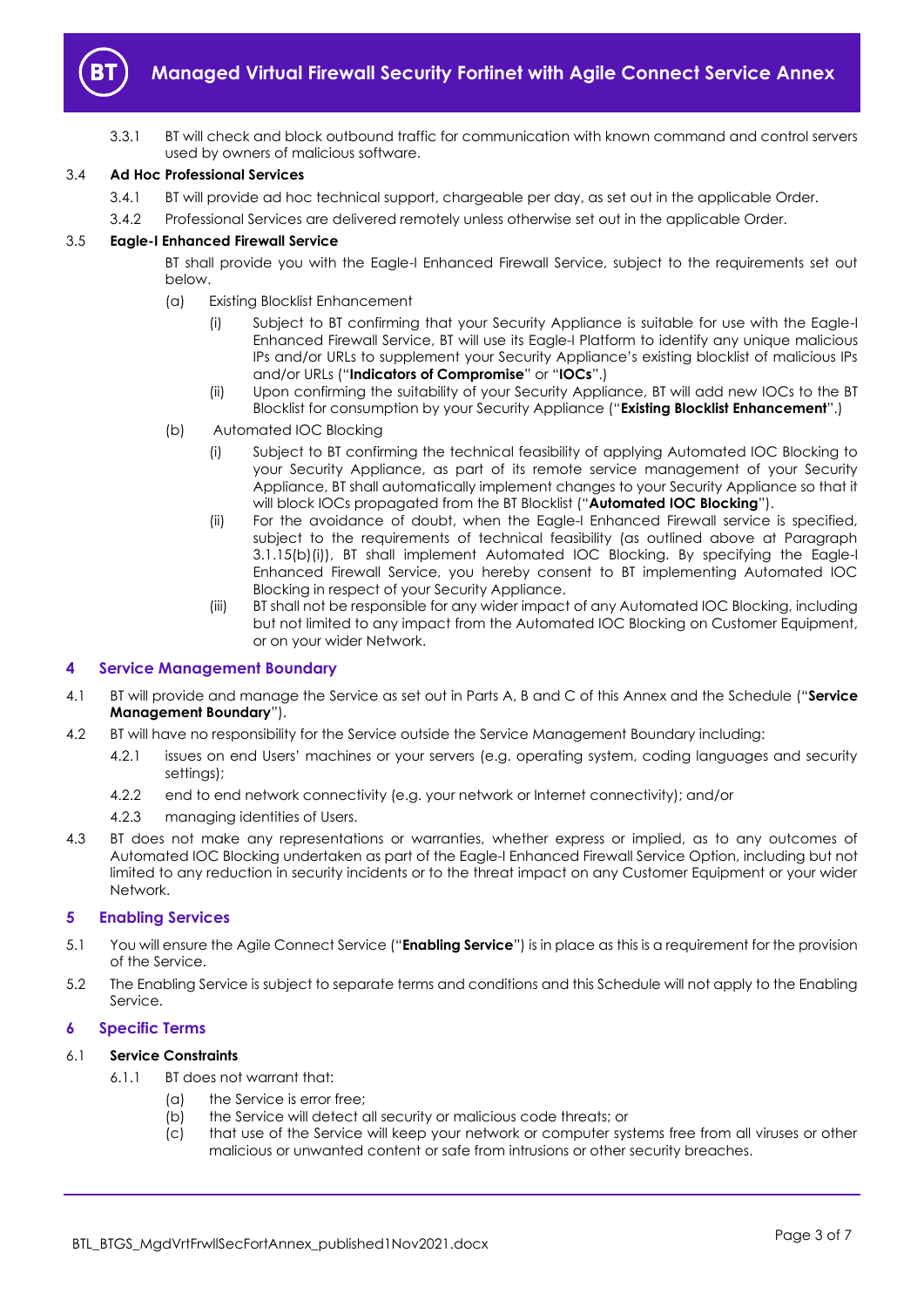

- 6.1.2 You will be responsible for results obtained from the use of the Service, and for conclusions drawn from such use.
- 6.1.3 BT will not be liable for any damage or Claims caused by errors or omissions in any information, instructions or scripts provided to BT by you in connection with the Service, or any actions taken by BT at your direction.
- 6.1.4 In respect of the Firewall Anti-Virus Service Option, the executable file that is being inspected is subject to a maximum file size of 10 per cent of the available RAM allocated to the Virtual Firewall and up to a maximum limit of 1.6GB.
- 6.1.5 The Service may not be available in all locations.
- 6.1.6 Some Service Options may not be available on all Virtual Firewalls.
- 6.1.7 BT will not be liable if BT is unable to deliver the Service because of a lack of network capacity on your selected Virtual Firewalls.
- 6.1.8 The period over which data can be analysed is dependent on the number of events occurring on the Virtual Firewall and logged by the Virtual Firewall.

# 6.2 **Termination of the Agile Connect Service**

- 6.2.1 Where the Agile Connect Service is terminated for any reason:
	- (a) the Service will terminate automatically; and
	- (b) where termination is by you in accordance with Clause 17 of the General Terms, you will pay the Termination Charges as set out in Paragraph 9.5 of the Schedule.
- 6.2.2 You will notify BT immediately if the Agile Connect Service is terminated and if you do not do so, BT may continue to charge you in accordance with Paragraph 9.5 of the Schedule.

# 6.3 **Amendments to the BT Managed Security Service Schedule**

- 6.3.1 The wording in Paragraph 9.5.2 of the Schedule is deleted and replaced with the following:
	- 9.5.2 In addition to the Charges set out at Paragraph 9.5.1 above, if you terminate the Service during the Minimum Period of Service or any Renewal Period, you will pay BT:
		- (a) three months applicable Recurring Charges; and

(b) any fees, charges, or costs paid by BT to a supplier than cannot be recovered from the supplier.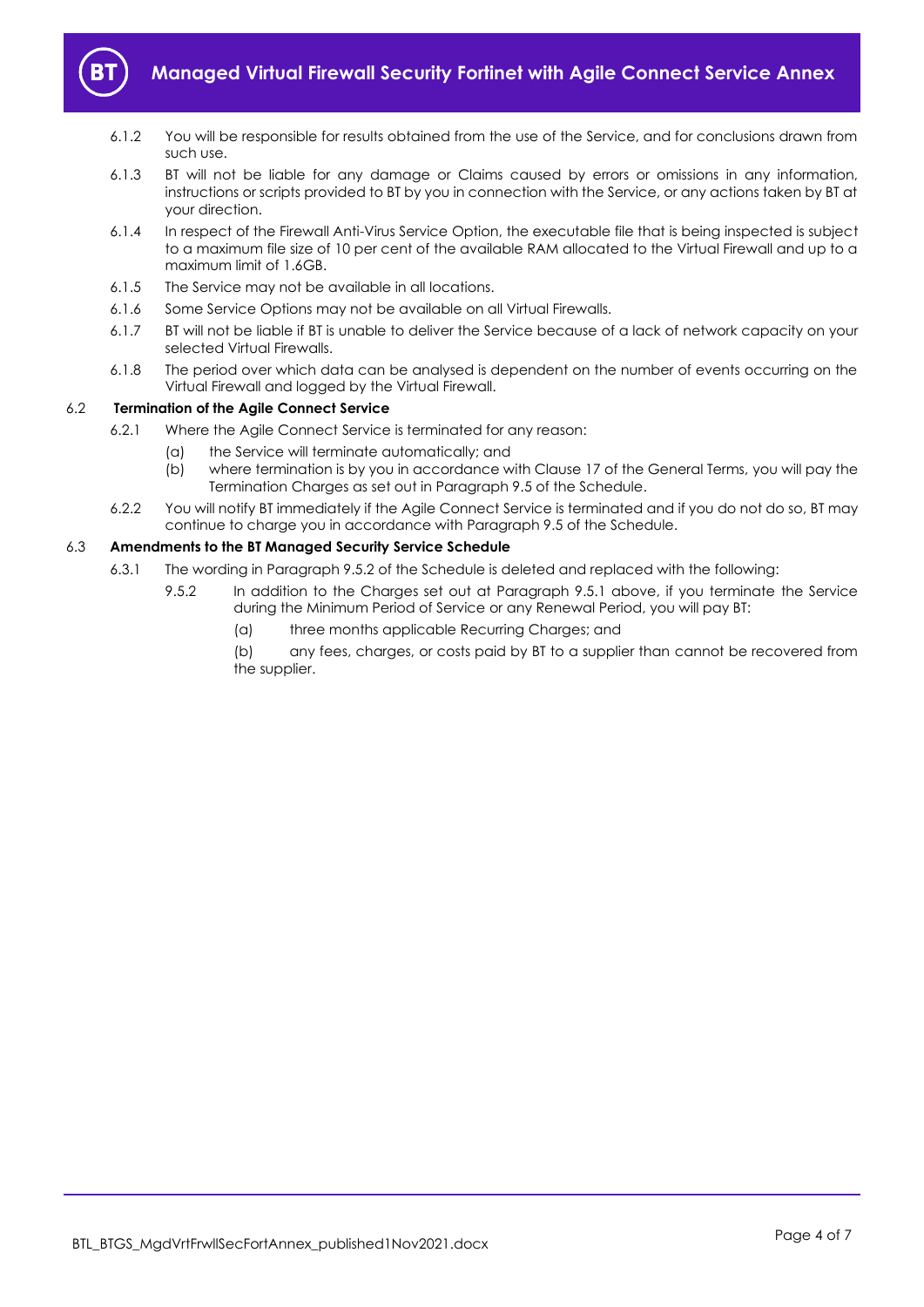

# <span id="page-4-0"></span>**Part B – Service Delivery and Management**

# <span id="page-4-1"></span>**10 BT's Obligations**

#### 10.1 **During Operation**

- 10.1.1 On and from the Service Start Date, BT will use secure protocols or a secure management link to connect to the Virtual Firewall via the Internet or other agreed network connection, in order to monitor the Service proactively and to assist in Incident diagnosis.
- 10.1.2 where the Eagle-I Enhanced Firewall Service Option is specified, BT will implement any changes as part of Automated IOC Blocking as quickly as is technically practicable.

#### 10.2 **The End of the Service**

On termination of the Service by either of us, BT will:

- 10.2.1 terminate any rights of access to the Security Portal and stop providing all other elements of the Service; and
- 10.2.2 where requested in writing prior to the termination of this Contract, provide, where reasonably practical, information relating to the Service in a format that BT reasonably specifies.

# <span id="page-4-2"></span>**11 Your Obligations**

#### 11.1 **Service Delivery**

Before the Service Start Date and, where applicable, throughout the provision of the Service by BT, you will:

- 11.1.1 provide BT with the WAN/LAN IPl Address to enable BT to manage the Virtual Firewall;
- 11.1.2 manage, and provide BT with accurate details of your internal IP Address design;
- 11.1.3 modify your network routing to ensure appropriate traffic is directed to the Virtual Firewall;
- 11.1.4 ensure that Virtual Firewalls are able, in accordance with BT's instructions provided to you by BT, to receive updates, such as vulnerability signatures, directly over the Internet, or over an alternative path agreed with BT for that purpose; and
- 11.1.5 ensure that your network and all applications conform to relevant industry standards and provide written confirmation to BT upon reasonable request.

#### 11.2 **During Operation**

On and from the Service Start Date, you will:

11.2.1 request, if applicable, up to five login/password combinations for access to the Security Portal for use by you or your agents. You may assign one login combination to BT's service support personnel.

#### 11.3 **The End of the Service**

On termination of the Service by either of us, you will promptly return or delete any confidential information that you have received from BT during the term of the Contract.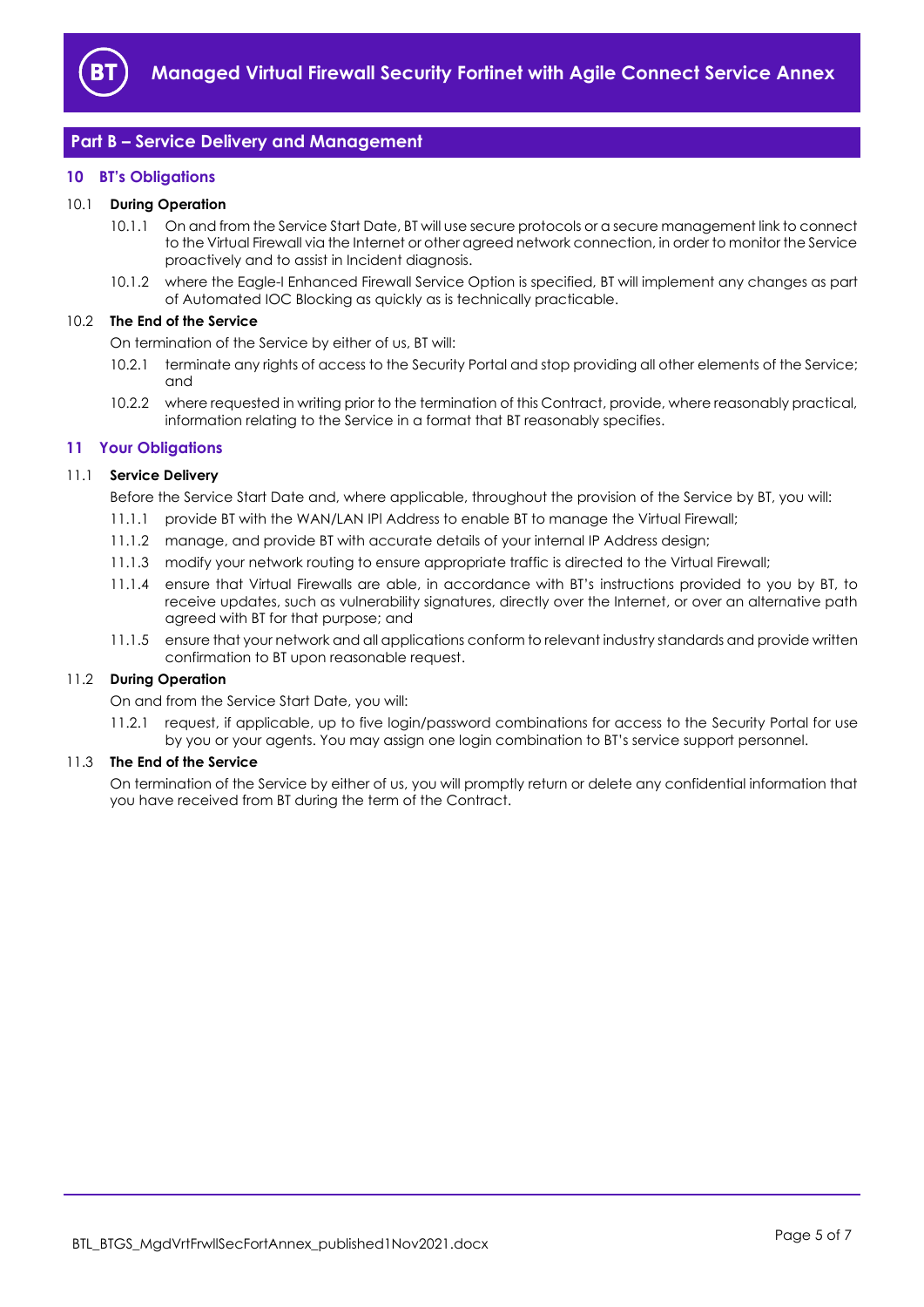

# <span id="page-5-0"></span>**Part C – Service Levels**

# <span id="page-5-1"></span>**12 On Time Delivery**

12.1 The On-Time Delivery Service Level set out in the Schedule does not apply to access to the reports made available via the Security Portal or the ability to request CSP changes via the Security Portal.